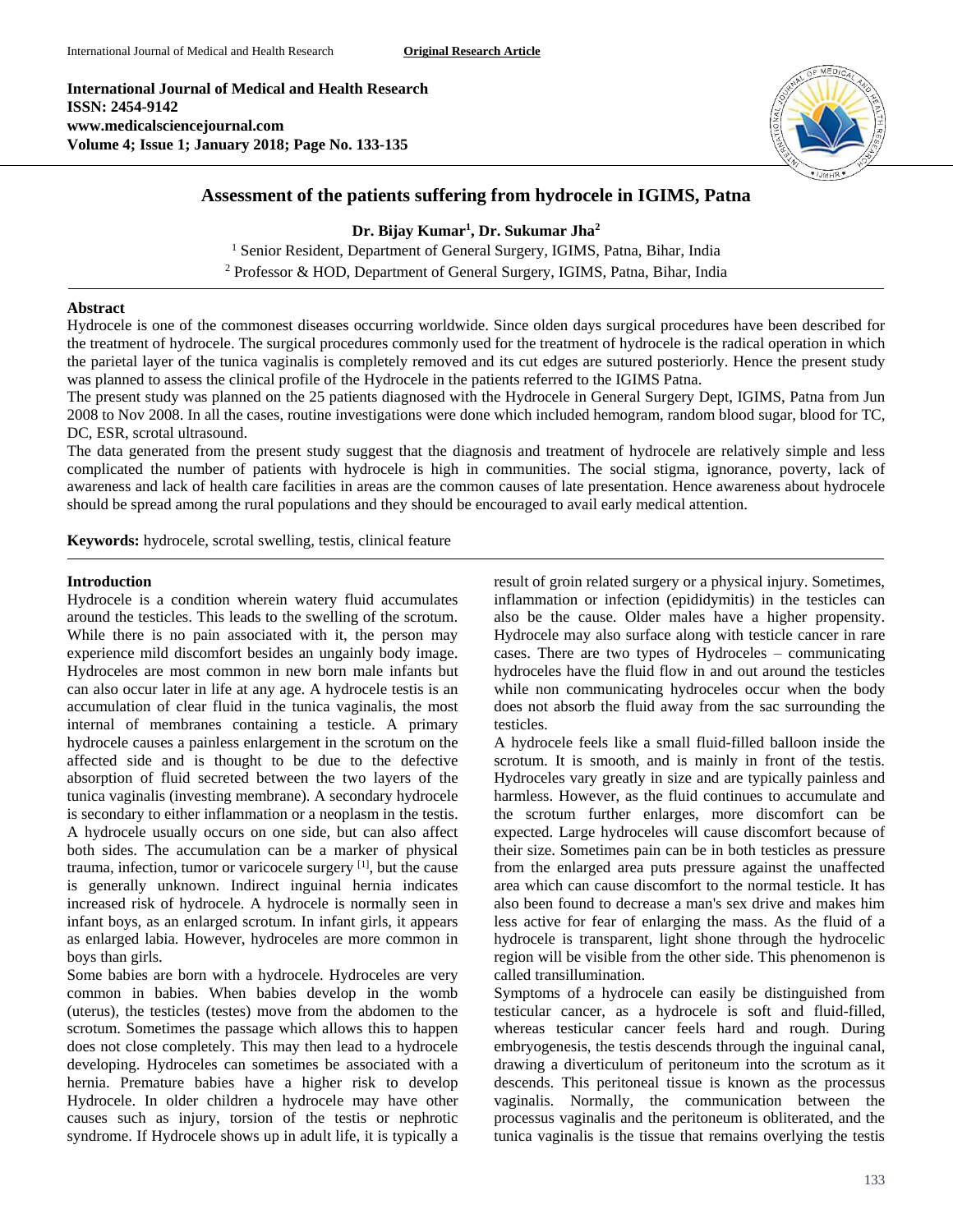and the epididymis. Congenital hydrocele results when the processus vaginalis remains patent, allowing fluid from the peritoneum to accumulate in the scrotum. Through diagnostic ultrasound the accumulation of fluids can be diagnosed correctly. The fluid accumulation can be drained by aspiration, but this may be only temporary. A more permanent alternative is a surgical procedure, generally, an outpatient ambulatory (same-day) procedure, called a hydrocelectomy. There are two surgical techniques available for hydrocelectomy.

Hydrocelectomy with Excision of the Hydrocele Sac: Incision of the hydrocele sac after complete mobilization of the hydrocele. Partial resection of the hydrocele sac, leaving a margin of 1–2 cm. Care is taken not to injure testicular vessels, epididymis or ductus deferens. The edge of the hydrocele sac is oversewn for hemostasis (von Bergmann's technique) or the edges are sewn together behind the spermatic cord (Winkelmann's or Jaboulay's technique). Hydrocele surgery with excision of the hydrocele sac is useful for large or thick-walled hydroceles and multilocular hydroceles.

Hydrocele Surgery with Plication of the Hydrocele Sac: The hydrocele is opened with a small skin incision without further preparation. The hydrocele sac is reduced (plicated) by suture Hydrocele surgery: Lord's technique. The plication technique is suitable for medium-sized and thin-walled hydroceles. The advantage of the plication technique is the minimized dissection with a reduced complication rate [2].

If the hydrocele is not surgically removed, it may continue to grow. The hydrocele fluid can be aspirated. This procedure can be done in a urologist's office or clinic and is less invasive but, recurrence rates are high <sup>[3]</sup>. Sclerotherapy, the injection of a solution following aspiration of the hydrocele fluid may increase success rates [4] . In many patients, the procedure of aspiration and sclerotherapy is repeated as the hydrocele recurs<sup>[5]</sup>.

Hydrocele is one of the commonest diseases occurring worldwide. Since olden days surgical procedures have been described for the treatment of hydrocele. The surgical procedures commonly used for the treatment of hydrocele is the radical operation in which the parietal layer of the tunica vaginalis is completely removed and its cut edges are sutured posteriorly. Hence the present study was planned to assess the clinical profile of the Hydrocele in the patients referred to the IGIMS Patna.

### **Methodology**

The present study was planned on the 25 patients diagnosed with the Hydrocele in General Surgery Dept, IGIMS, Patna from Jun 2008 to Nov 2008. In all the cases, routine investigations were done which included hemogram, random blood sugar, blood for TC, DC, ESR, scrotal ultrasound.

All the patients were informed consents. The aim and the objective of the present study were conveyed to them.

Following was the inclusion and exclusion criteria for the present study.

Inclusion criteria: Patients with Solitary selling in the scrotum incorporating the testis; The swelling should be positive for transillumination; It should be possible to get above the swelling at the base of the scrotum.

Exclusion criteria: Swelling arising from the skin of the scrotum; Solitary swelling in the scrotum which is separate from the testis; Diffuse swelling in the scrotum incorporating the testis but negative on trans-illumination; Swelling in which there was associated impulse on coughing and reducibility.

## **Results & Discussion**

The scrotal swellings are one of the common problems in all age group and are commonly encountered in surgery OPD. Swellings of scrotum affect the physical well being of the patient and present with varied etiology. Since scrotum is placed outside the lower abdomen they are easily noticed by the patient himself and are also easily accessible for clinical examination by the treating doctor. Most of the scrotal swellings are cystic and the spectrum of disease consists of hydrocoele (commonest cause), haematocoele, pyocoele, chylocoele, spermatocoele, epididymal cysts and sebaceous cysts.

The hydrocele recurrence rates vary among studies  $[6-7]$  using different sample sizes, different criteria for recurrence, the type of the study (prospective or retrospective), degree of thickness of the hydrocele sac, the chosen surgical technique, different inclusion and exclusion criteria, different backgrounds of the health personnel involved and follow up periods. As a consequence, it is not easy to make accurate comparisons across studies.

| Age (years) | No. of cases   |
|-------------|----------------|
| < 10        |                |
| $10 - 20$   |                |
| $21 - 30$   |                |
| $31 - 40$   |                |
| $41 - 50$   | 8              |
| 51-60       | 3              |
| >60         | $\mathfrak{D}$ |
| Total       | 25             |

**Table 1:** Age distribution of patients with scrotal swellings

**Table 2:** Presenting features

| <b>Presenting features</b>          | No. of cases |
|-------------------------------------|--------------|
| Scrotal swelling                    |              |
| Scrotal swelling $+$ pain           |              |
| Pain alone (occasional/on exertion) |              |
| Total                               |              |

**Table 3:** Duration of symptoms

| <b>Duration</b> | <b>No. of Cases</b> |
|-----------------|---------------------|
| 0 to 6 months   |                     |
| 7 to 12 months  |                     |
| 1 to 2 years    |                     |
| 2 to 5 years    |                     |
| $>5$ years      |                     |
| Total           | つち                  |